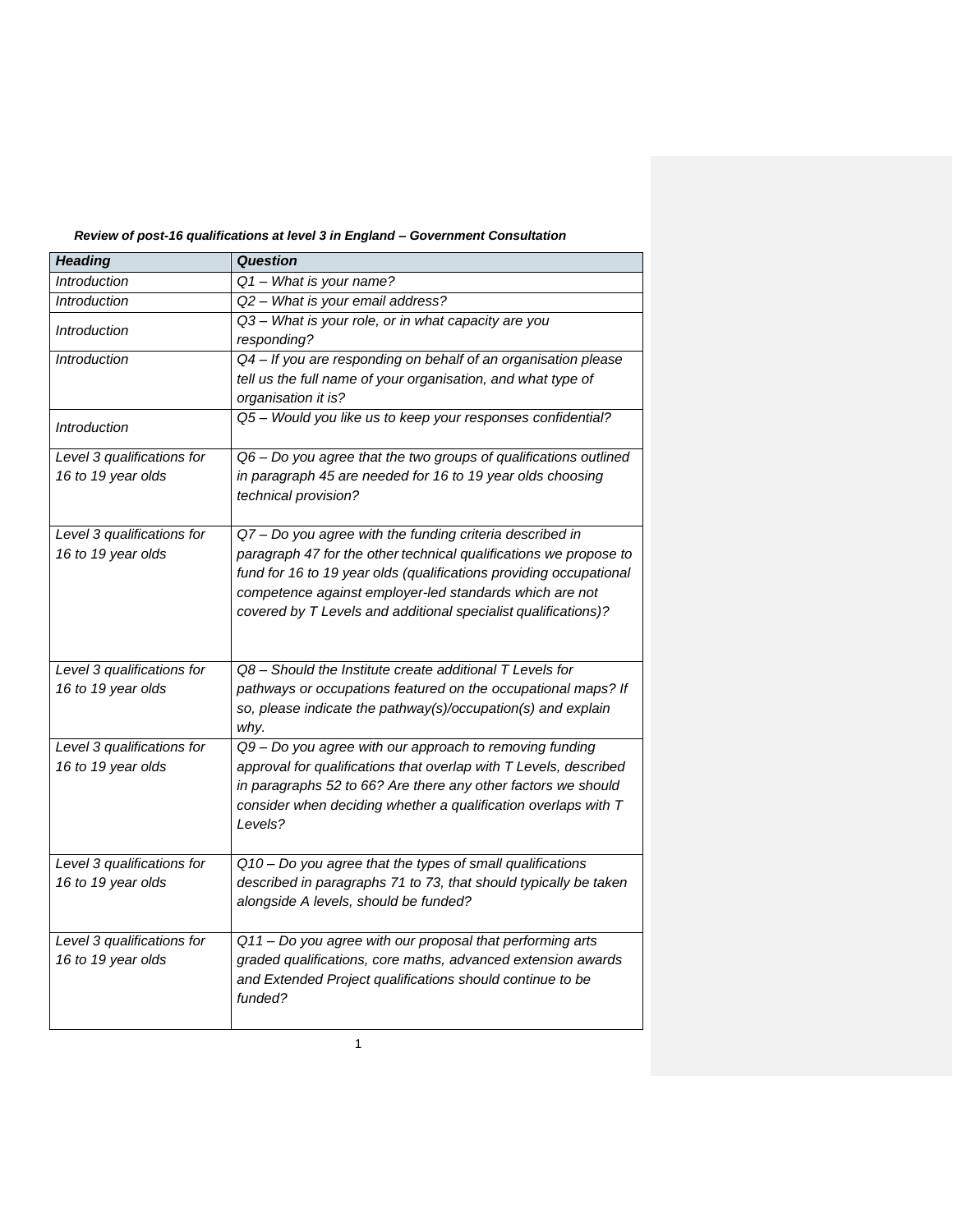| Level 3 qualifications for                      | Q12 - Are there any other types of qualifications that we should  |
|-------------------------------------------------|-------------------------------------------------------------------|
| 16 to 19 year olds                              | continue to fund to be taken alongside A levels?                  |
| Level 3 qualifications for                      | Q13 - Do you agree that the group of qualifications described     |
| 16 to 19 year olds                              | in paragraphs 79 to 80 should be funded to be taken as            |
|                                                 | alternative programmes of study to A levels?                      |
|                                                 |                                                                   |
| Level 3 qualifications for                      | Q14 - Do you agree with our proposal the IB Diploma should        |
| 16 to 19 year olds                              | continue to be funded?                                            |
| Level 3 qualifications for                      | Q15 - Do our proposals for academic qualifications for 16 to 19   |
| 16 to 19 year olds                              | year olds (set out in paragraphs 67 to 82) provide opportunities  |
|                                                 | to progress to a broad range of high quality higher education?    |
|                                                 |                                                                   |
|                                                 |                                                                   |
| Supporting students to                          | Q16 - What additional support might students need to              |
| attain the new high quality                     | achieve the new high quality offer at level 3?                    |
| offer at level 3                                |                                                                   |
| Supporting students to                          | Q17 - What additional support might SEND students need to         |
| attain the new high quality                     | achieve the new high quality offer at level 3?                    |
| offer at level 3                                |                                                                   |
| Supporting students to                          | Q18 - Are there level 3 qualifications that serve the needs of    |
| attain the new high quality<br>offer at level 3 | SEND students that cannot be met by the proposed qualification    |
|                                                 | groups in the new 16 to 19 landscape?                             |
| Supporting adults                               | Q19 - Do you agree with our proposal to fund the same             |
|                                                 | academic options for adults as 16 to 19 year olds?                |
|                                                 |                                                                   |
| Supporting adults                               | Q20 - Do you agree with our proposal to fund the Access to HE     |
|                                                 | Diploma for adults (as well as for 16 to 19 year olds in          |
|                                                 | exceptional circumstances)?                                       |
|                                                 |                                                                   |
| Supporting adults                               | Q21 - Do you agree that the principles described in paragraph     |
|                                                 | 104 are the right ones to ensure qualifications meet the needs of |
|                                                 | adults?                                                           |
| Supporting adults                               | Q22 - Do you agree with our proposed approach to                  |
|                                                 | making T Levels available to adults?                              |
|                                                 |                                                                   |
| Supporting adults                               | Q23 - Do you agree with our proposal that T Level                 |
|                                                 | Occupational Specialisms should be offered as separate            |
|                                                 | standalone qualifications for adults?                             |
|                                                 |                                                                   |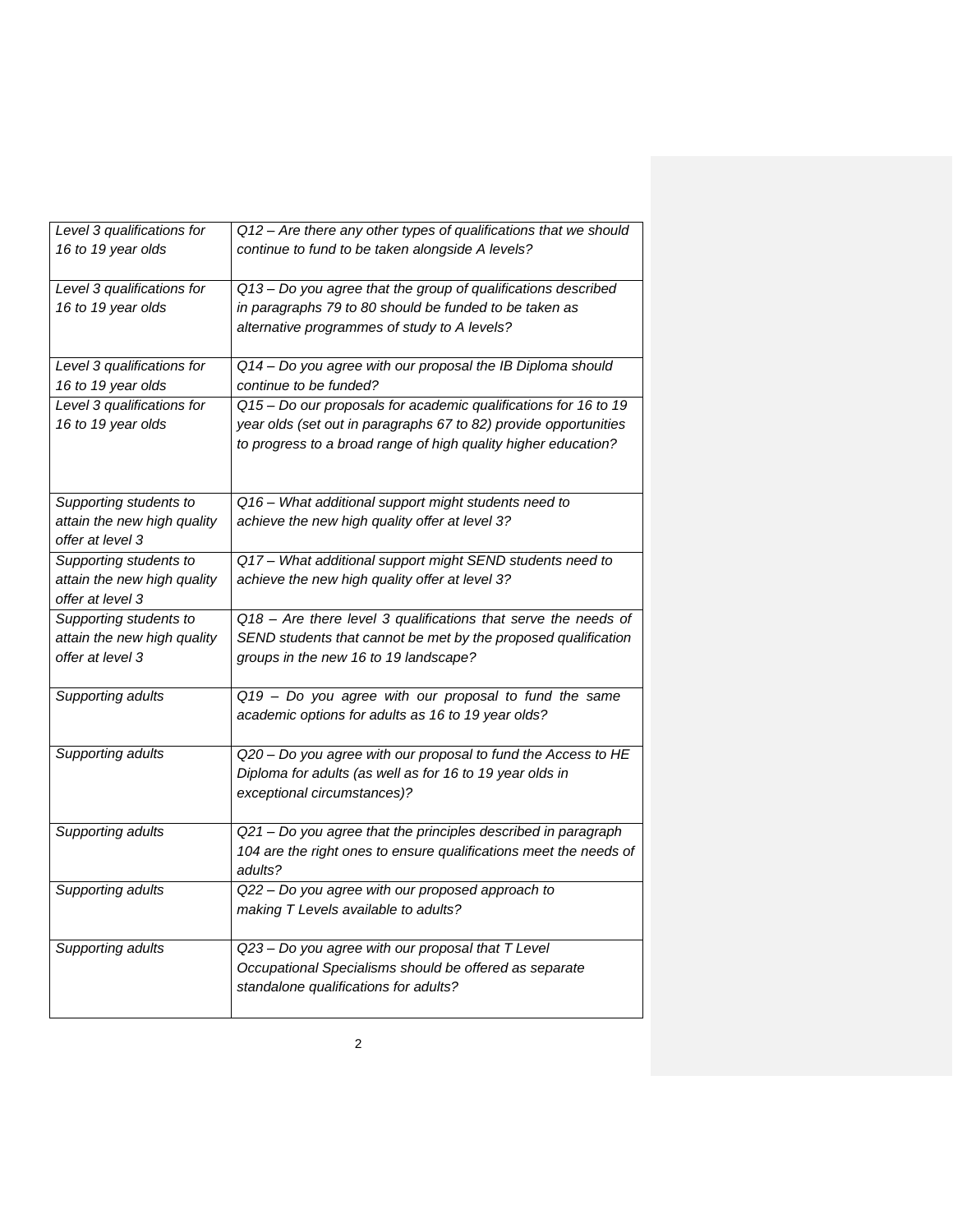| Supporting adults           | Q24 – Do you agree that the groups of qualifications for adults<br>outlined in this chapter should continue to be funded? |
|-----------------------------|---------------------------------------------------------------------------------------------------------------------------|
| Supporting adults           | Q25 – What occupations fall outside the scope of the                                                                      |
|                             | occupational maps but are in demand by employers (as                                                                      |
|                             | described in paragraph 116 above)?                                                                                        |
|                             |                                                                                                                           |
| Ensuring qualifications are | Q26 – Do you agree with our proposed approach to reforming                                                                |
| high quality                | technical qualifications?                                                                                                 |
| Ensuring qualifications are | Q27 - Is there anything else we should consider when                                                                      |
| high quality                | implementing our proposed approach?                                                                                       |
| Ensuring qualifications are | Q28 – Do you agree with the proposed approach to                                                                          |
| high quality                | qualifications in apprenticeship standards?                                                                               |
|                             |                                                                                                                           |
| Ensuring qualifications are | Q29 – Do you agree with our proposed approach to reforming                                                                |
| high quality                | academic qualifications?                                                                                                  |
| Ensuring qualifications are | Q30 – Is there anything else we should consider when                                                                      |
| high quality                | implementing our proposed approach?                                                                                       |
| Delivery process and        | Q31 – What support is needed to smooth the implementation                                                                 |
| timetable                   | of the proposed reforms?                                                                                                  |

## *Review of post-16 qualifications at level 3 in England – Government Consultation*

*Q1 – What is your name?*

Jan Ellis

*Q2 – What is your email address?*

*Q3 – What is your role, or in what capacity are you responding?*

Drop down menu – selected 'on behalf of an organisation

*Q4 – If you are responding on behalf of an organisation please tell us the full name of your organisation, and what type of organisation it is?*

The CDI (Career Development Institute) is the single UK-wide professional body for everyone working in the fields of career education; career information, advice and guidance; career coaching, career consultancy and career management. It has almost 5,000 members

*Q5 – Would you like us to keep your responses confidential?*

No

*Q6 – Do you agree that the two groups of qualifications outlined in paragraph 45 are needed for 16 to 19 year olds choosing technical provision?*

Yes. This is because the need by employers for additional specialist qualifications and occupational competence evidenced by qualification extends beyond those covered by T Levels

*Q7 – Do you agree with the funding criteria described in paragraph 47 for the other technical*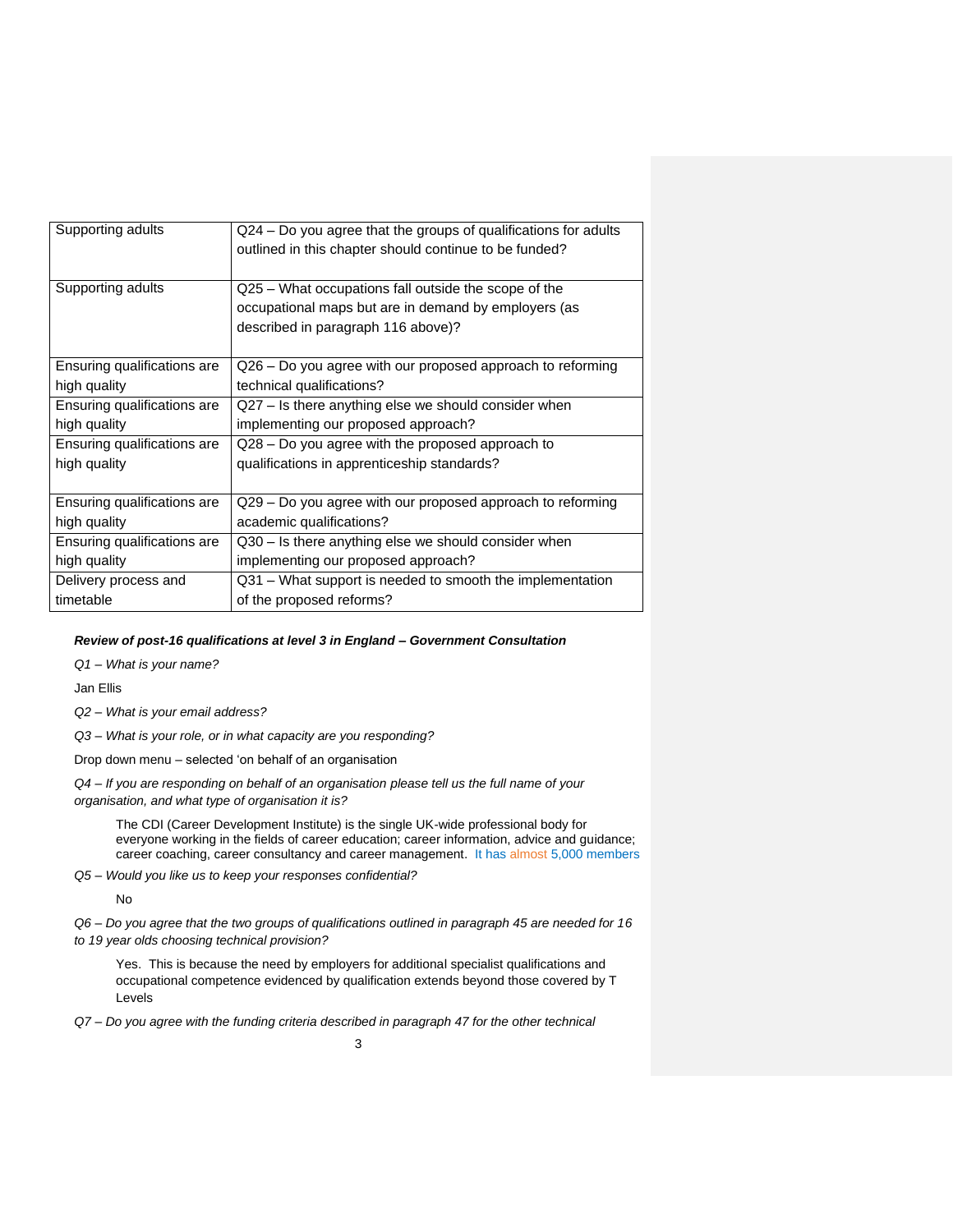*qualifications we propose to fund for 16 to 19 year olds (qualifications providing occupational competence against employer-led standards which are not covered by T Levels and additional specialist qualifications)?*

Yes. To be eligible for funding these qualifications need to lead to skilled employment (although not guarantee employment). And securing the qualification should be evidence of attaining the required level of competence (knowledge, skills and behaviours). Also, pathways into skilled employment should not be available only via an apprenticeship.

*Q8 – Should the Institute create additional T Levels for pathways or occupations featured on the occupational maps? If so, please indicate the pathway(s)/occupation(s) and explain why.*

No. At this stage it would be better to allow those the approved pathways and occupations to established themselves and to make any necessary modifications, prior to creating additional T levels.

*Q9 – Do you agree with our approach to removing funding approval for qualifications that overlap with T Levels, described in paragraphs 52 to 66? Are there any other factors we should consider when deciding whether a qualification overlaps with T Levels?*

No. To remove funding at this stage would be premature. A better strategy would be to ensure that T levels are accessible to everyone, viable and all the components are functioning smoothly. An overlap is not the same as replication and so you need to consider whether the qualification provides a valid alternative or complementary approach, thereby enabling greater inclusivity and equality of access. There is a need for greater clarity around how 'adult qualifications' differ from qualifications that confer specialist competence and those that confer occupational competence

*Q10 – Do you agree that the types of small qualifications described in paragraphs 71 to 73, that should typically be taken alongside A levels, should be funded?*

Yes. These types of qualifications provide opportunity to develop work-related skills not available from qualifications of a more academic studies.

However, the statement 't*hese are designed to support progression to HE rather than employment',* undermines T levels as being the right choice for those who want to progress to higher levels of technical education (e.g. nursing).

*Q11 – Do you agree with our proposal that performing arts graded qualifications, core maths, advanced extension awards and Extended Project qualifications should continue to be funded?*

Yes. These qualifications add breadth and depth of practical skills and academic ability. Hence, they provide greater inclusivity and equality of access.

*Q12 – Are there any other types of qualifications that we should continue to fund to be taken alongside A levels?*

Yes. BTEC qualifications should continue to be funded. A BTEC student may have an advantage when applying to a degree course or employment that relates to their prior study. They've already demonstrated an understanding of, and commitment to, the subject. Also, they may have had relevant work experience

*Q13 – Do you agree that the group of qualifications described in paragraphs 79 to 80 should be funded to be taken as alternative programmes of study to A levels?*

Yes. The recognition of the value of alternative programmes in occupational areas such as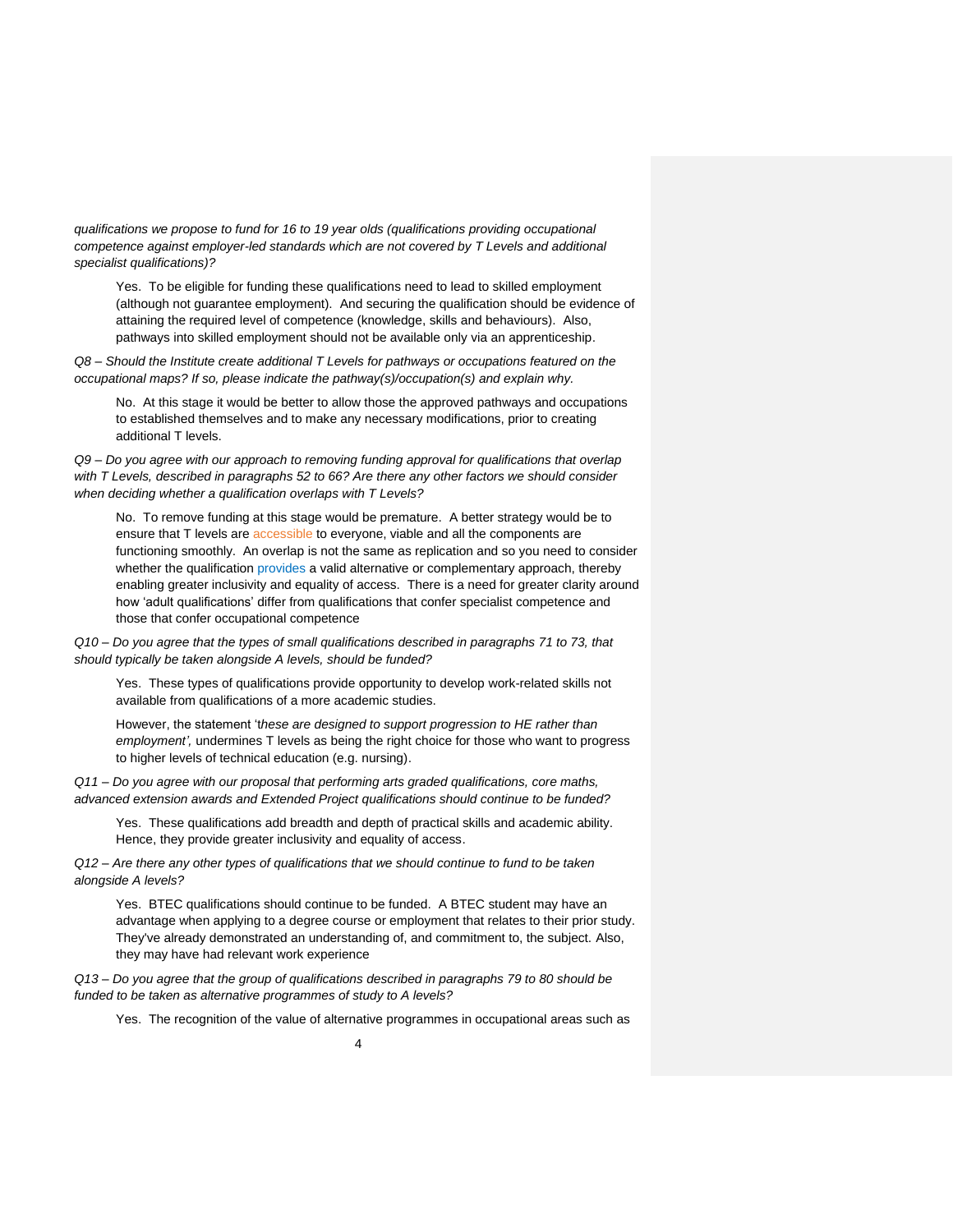sport science or performing arts evidence the value of BTEC programmes.

Also, at a time when there is a known skills shortage of it would be premature to remove funding from alternative qualifications such as BTEC science prior to fully embedding T levels and demonstrating their viability.

*Q14 – Do you agree with our proposal the IB Diploma should continue to be funded?*

Yes. The decision to exclude it from further consideration from defunding is consistent with evidence that it provides good preparation for HE and employment in a global economy.

*Q15 – Do our proposals for academic qualifications for 16 to 19 year olds (set out in paragraphs 67 to 82) provide opportunities to progress to a broad range of high quality higher education?*

No. A failing of the proposals is the potential for removing tried and tested vocational qualifications that are well-known and highly regarded by HE and Employers prior to ensuring that T levels are available to everyone and fully viable with all the components functioning smoothly. This could restrict opportunity and hinder progression.

*Q16 – What additional support might students need to achieve the new high-quality offer at level 3?*

Students also need personal guidance from a professionally qualified careers adviser. Gatsby Benchmark 8 states that personal guidance is critical in helping students assimilate and make sense of what they have learned.

All students are expected to have had at least one 1:1 personal guidance interview by age 16, and the opportunity for a further interview by age 18.

Only a careers adviser qualified to at least Level 6 in Career Guidance and Development and Registered with the Career Development Institute (and thus adhering to a professional Code of Ethics) should be employed to fulfil this Benchmark.

This is because they will have the requisite training in career guidance theory, labour market information and guidance skills to help students evaluate the myriad options and progression routes facing them and come to a better-informed conclusion regarding which option is right for them.

Careers Advisers are also adept in doing assembly talks, running group work sessions, delivering webinars and much else besides [\(https://www.thecdi.net/write/Framework/143297\\_CDI\\_Booklets.pdf\)](https://www.thecdi.net/write/Framework/143297_CDI_Booklets.pdf).

*Q17 – What additional support might SEND students need to achieve the new high quality offer at level 3?*

Every young person needs high quality career guidance from a qualified careers adviser to make informed decisions about their future, whatever their needs. Specific and individualised transition planning that includes identifying potential pathways is central to the SEND Code of Practice. This is because many young people with SEND face multiple challenges and barriers throughout their education experience. Where the differences lie for young people with SEND is in how they need to learn, their priorities within that learning, how far they can get, at what rate they can progress and the willingness of the businesses and people around them to accommodate their needs. With the right support and encouragement, many of these students can access the broad range of career outcomes available to their peers including apprenticeships, employer training schemes, university or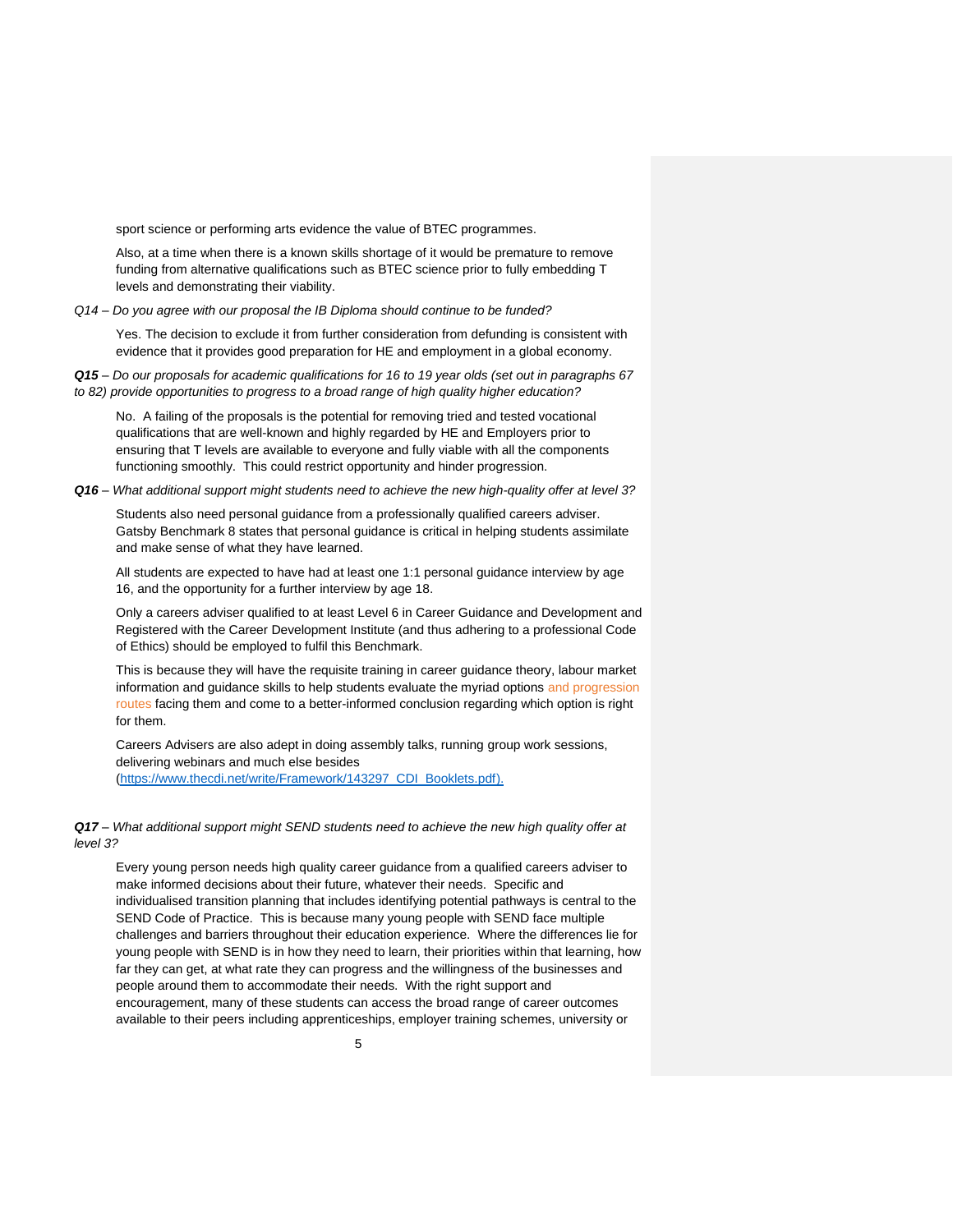## employment.

*Q18 – Are there level 3 qualifications that serve the needs of SEND students that cannot be met by the proposed qualification groups in the new 16 to 19 landscape?*

Yes. The breadth of the proposed level 3 qualification groups should serve the needs of SEN students, however this is dependent on further consultation with SEN specialists to inform their ongoing development. Young people with SEND are often described as one generic group and VERY different from each other. For many, lower level qualifications remain important to provide progression pathways.

*Q19 – Do you agree with our proposal to fund the same academic options for adults as 16 to 19 year olds?*

Yes. The qualifications that will be available to 16 to 18 year olds provide adults access to HE and employment

*Q20 – Do you agree with our proposal to fund the Access to HE Diploma for adults (as well as for 16 to 19 year olds in exceptional circumstances)?*

Yes. Importantly the Access to HE Diploma offers greater inclusivity and equality of access to learning. They have proved effective in supporting adults who do not have traditional qualifications to progress to HE and secure more highly skilled and better paid employment.

*Q21 – Do you agree that the principles described in paragraph 104 are the right ones to ensure qualifications meet the needs of adults?*

Yes. However, if delivered in a modular way without a central system of assessment units and credit, some form of robust recording to evidence successful completion of each module is needed, that also enables learners needing to transfer to a different educational provider.

*Q22 – Do you agree with our proposed approach to making T Levels available to adults?*

Yes. Making T level qualifications available to adults as proposed should support those seeking to change career or to further develop their technical skills to secure more sustainable employment.

*Q23 – Do you agree with our proposal that T Level Occupational Specialisms should be offered as separate standalone qualifications for adults?*

Yes. This approach offers greater flexibility that will enable adults to continue their learning and keep abreast of developments in occupational specialisms.

*Q24 – Do you agree that the groups of qualifications for adults outlined in this chapter should continue to be funded?*

Yes. It is important that a range of qualifications continue to be funded so that adults can engage in learning at different stages in their career and as the need for skills and knowledge in the labour market change. Often small bite-sized courses are better received by adults and employers.

*Q25 – What occupations fall outside the scope of the occupational maps but are in demand by employers (as described in paragraph 116 above)?*

There are no obvious omissions from the occupational maps of occupations in demand by employers.

*Q26 – Do you agree with our proposed approach to reforming technical qualifications?*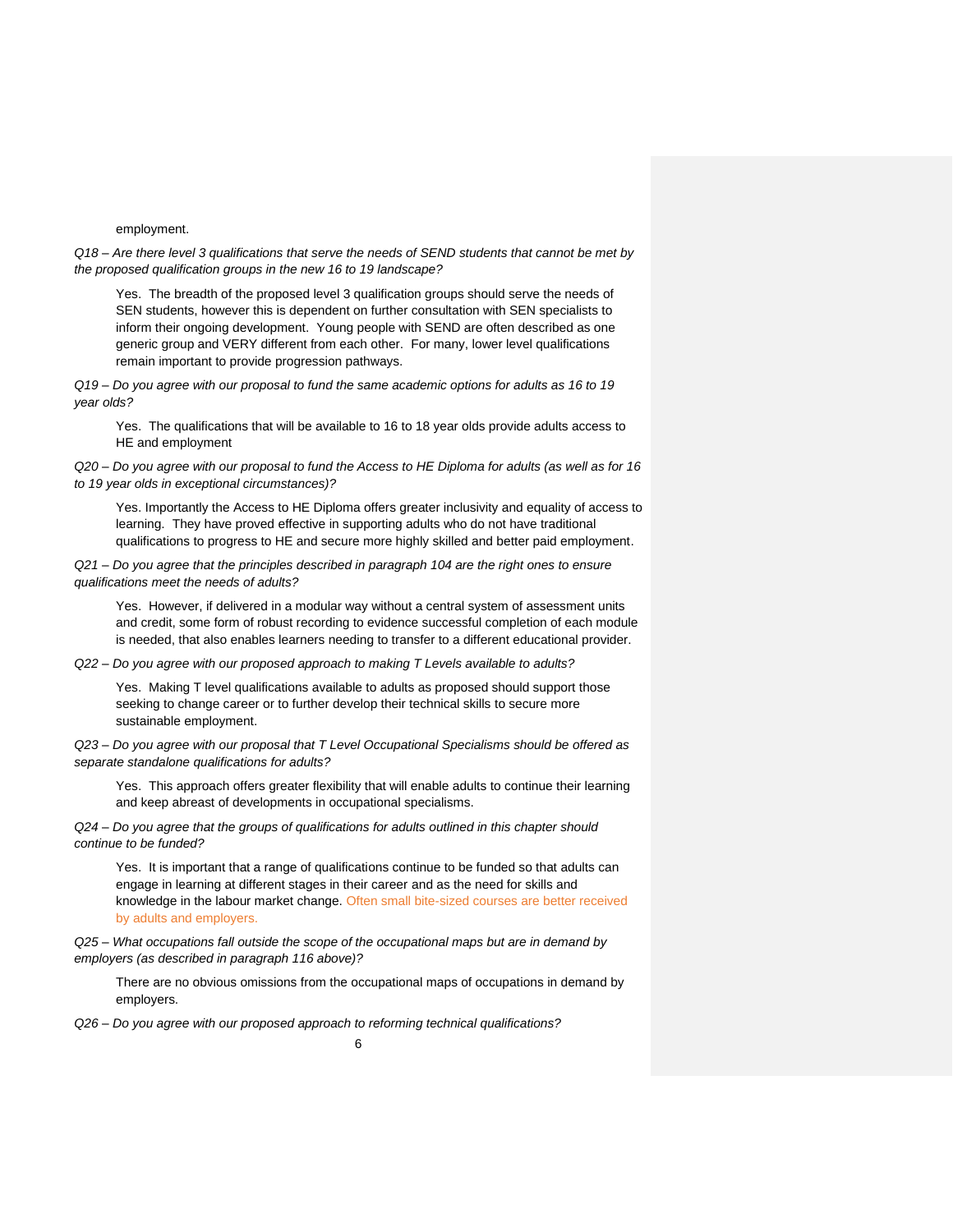Yes. The proposals should provide more consistency in the quality of training across all level 3 vocational qualifications and an increased likelihood of meeting employer needs. These proposals should lead to them having greater recognition and being more highly valued.

## *Q27 – Is there anything else we should consider when implementing our proposed approach?*

Yes. It is vital that all learners have opportunity for a personal guidance interview with a qualified careers adviser to support them in making an informed decision when deciding which occupational pathway and qualification is best for them. As the consultation document clearly says in para. 86, it is important that every student is given the support they need to achieve their potential. To ensure this happens it will be absolutely vital that students receive the right information, advice and guidance and are enabled to choose the right option to meet their career and learning aims.

The implementation should align with the Gatsby Benchmarks and ensure that every learner has opportunities for guidance interviews with a L6 or above, qualified careers adviser. These should be available whenever significant study or career choices are being made. They should be expected for all learners and timed to meet their individual needs.

*Q28 – Do you agree with the proposed approach to qualifications in apprenticeship standards?*

No. As it stands, a significant weakness of the current proposal is that there is no requirement for the Institute to consult with employers/service providers and respective professional bodies representing members of the occupation. The proposal should make transparent that consultation with employers/service providers will form part of the review process when considering whether the qualification(s) continues to meet the criteria for inclusion in the apprenticeship and potential defunding.

A further consideration is the recognition that a key purpose for the inclusion of qualification with an apprenticeship is to enable further future progression and the movement of employees between organisations.

*Q29 – Do you agree with our proposed approach to reforming academic qualifications?*

Yes. However, any new rules will require a high level of clarity in defining what is required in terms of the features and characteristics that must be demonstrated to be considered for funding, to ensure the process is robust and coherent.

*Q30 – Is there anything else we should consider when implementing our proposed approach?*

The proposal should make transparent that consultation with employers/service providers and professional bodies will form part of the review of features and characteristics that qualifications must demonstrate to be considered for funding approval prior to Ofqual setting new rules.

*Q31 – What support is needed to smooth the implementation of the proposed reforms?*

There needs to be ongoing communications with learning institutions, employers, service providers (e.g. career guidance providers) and professional bodies such as the Career Development Institute, so that the reforms to qualifications are fully understood and that information disseminated to learners.

To allow for an orderly consolidation, sufficient time should be granted for new qualifications to be embedded and established prior to the removal of existing qualifications and/or funding. At a time of significant change within the labour market and huge economic

**Commented [JE1]:** Does this make sense?